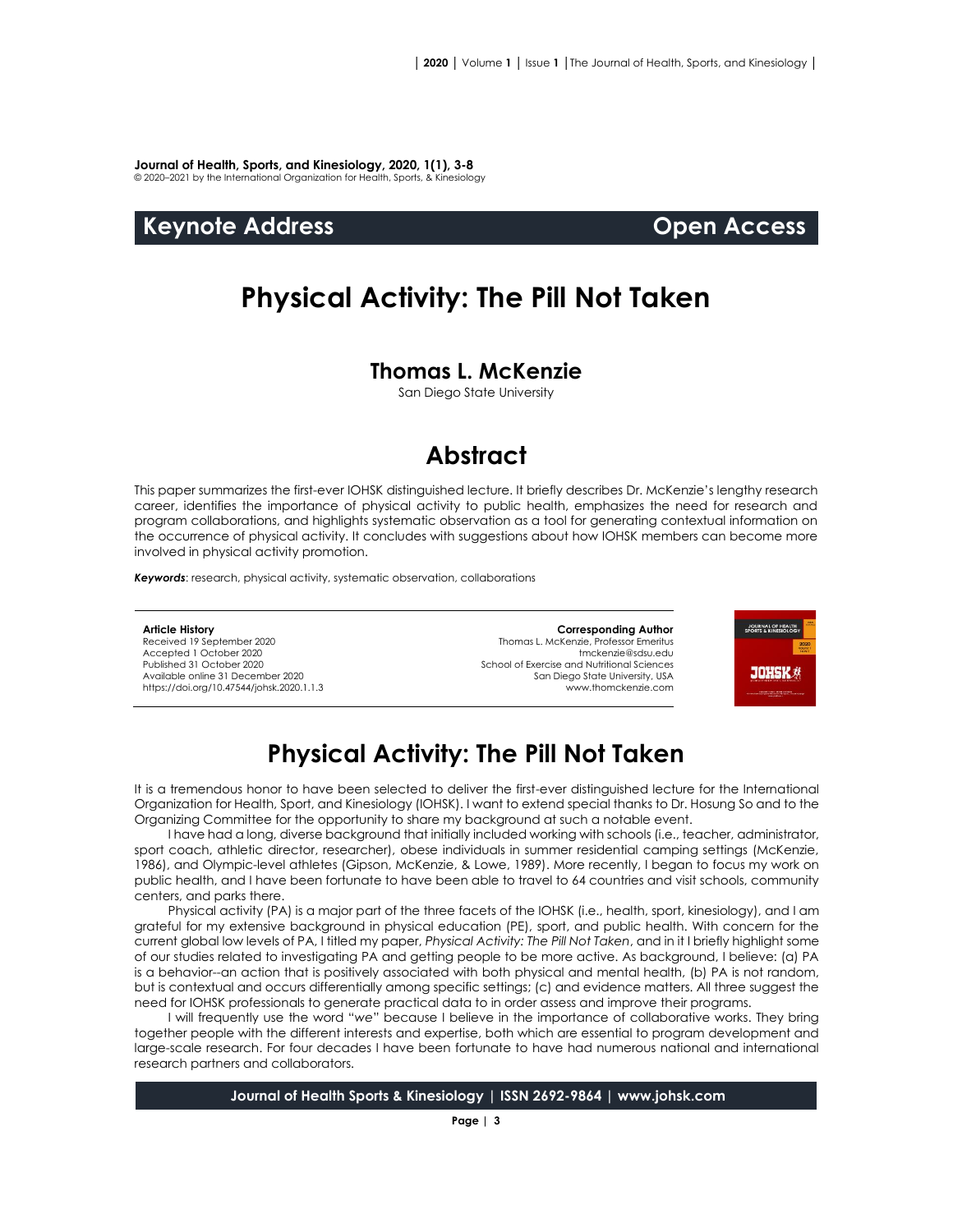### **Physical Activity and Health**

Regular PA can help prevent and treat noncommunicable diseases such as heart disease, stroke, diabetes, and breast and colon cancer. As well, it can help prevent hypertension, overweight, and obesity and improve mental health, quality of life and well-being (WHO, 2018). Nonetheless, sedentary living (at 6%) has been identified as the fourth leading risk factor for global mortality, surpassing overweight and obesity which are at 5% (WHO, 2010). For the U.S., the first PA goals/recommendations were identified in the 1996 Surgeon General's report (USDHHS, 1996). Those recommendations have been revised several times--most recently in the *Second Edition of Physical Activity Guidelines for Americans* (Piercy et al., 2018). Unfortunately, over 42% of the adult population in the U.S is obese (Trust for America's Health, 2020) and the burden from physical inactivity is estimated to be between 200 and 300 thousand preventable deaths yearly (Piercy et al., 2018). Meanwhile, except for athletes and those in rigorous training, there are concerns about insufficient amounts of engagement in PA worldwide (WHO, 2018).

Most countries have PA recommendations (WHO, 2018), and similar to the U.S. (Katzmarzyk et al., 2018) many countries (Aubert et al., 2018) also periodically generate report cards for children and youths that have different indicators (e.g., overall PA, sedentary behaviors, active transportation, organized sports, health related fitness, PA among family and peers, schools, and the built environment). Such indicators make it possible to identify trends over time. As an example, *Healthy People 2010* (USDHHS, 2000) has identified specific public health objectives for youth PA on U.S. school campuses, both within and outside of PE. These include the promotion of youth PA of moderate and vigorous intensities, daily PE lessons that are highly active, access to school facilities beyond the school day, and having students walk and bicycle to school. Unfortunately, the report card grade for how U.S. schools are doing relative to PA has declined from a "C minus" in 2014 to a "D minus" in 2018.

#### **Evidence Matters: Assessing Physical Activity and Its Contexts**

IOHSK professionals should be able to justify their programs, including their objectives facilities, equipment, personnel, and budgets. Meanwhile, to be successful at improving population PA (or even that of an individual), we need to first understand the characteristics (i.e., antecedents and consequences) of the settings in which PA could occur. Subsequently, generating, analyzing, and sharing data are important for assessing baseline levels of PA and program use, evaluating interventions and program changes, and advocating for program components. To do this we need to collect relevant information, not only about PA levels (e.g., frequency, duration, intensity), but also about the events that control them. Thus, we need quality assessment tools.

There are very many ways to assess PA, and each method has advantages and disadvantages. Based on pragmatism (e.g., cost, feasibility) and the goal of a particular study, I have used diverse methods (e.g., heart rate monitoring, accelerometers, self-reports). Nonetheless, my favorite method involves the use of systematic direct observation. Direct observation enables us to assess PA engagement simultaneously with detailed data on the context in which it occurs (e.g., where, when, with whom, and other relevant antecedents and consequences). The method has strong internal/face validity, is flexible, and requires low participant burden (e.g., people are not asked to recall details, wear a monitoring device, or provide a fluid sample). As well, the data can be collected in locations where other assessment tactics do not function well (e.g., in aquatic and martial arts settings). Nonetheless, systematic observation does have disadvantages, including the need for observer training and monitoring and potential subject reactivity.

We recently identified considerations for selecting observation techniques and instruments and how to train observers for using them in both structured (e.g., physical education, sport practices) and unstructured settings (e.g., recess, parks) in "*Top 10 Research Questions Related to Assessing Physical Activity and Its Contexts*" (McKenzie & van der Mars, 2015) and in "*Context matters: Systematic observation of place-based physical activity"* (McKenzie, 2016). A brief description of three related observation systems follows. While we created them for different purposes, they have commonalities including: (a) being published and widely used; (b) having similar validated PA codes (e.g., via accelerometry, heart rate monitoring) and useful with different populations (e.g., age groupings, special needs children); (c) having cost-free protocols available to facilitate observer reliability; and (d) being well supported by both behavior analytic principles and social ecological theory.

**SOFIT: System for Observing Fitness Instruction Time.** SOFIT is used primarily during instructional sessions (e.g., physical education, dance, sport practices) to simultaneously assess (a) *participant PA levels,* (b) *lesson/session/practice context* (i.e., how content is delivered, including time allocated for physical fitness, motor skill development, game play, knowledge, and session management), and (c) *teacher/coach behavior* relative to the promotion of PA, skills, and fitness (McKenzie et al., 1991). The main focus is on individuals, and observers are paced by a visual or audible signal using an interval recording format (e.g., 10-sec observe/10-sec record). Typical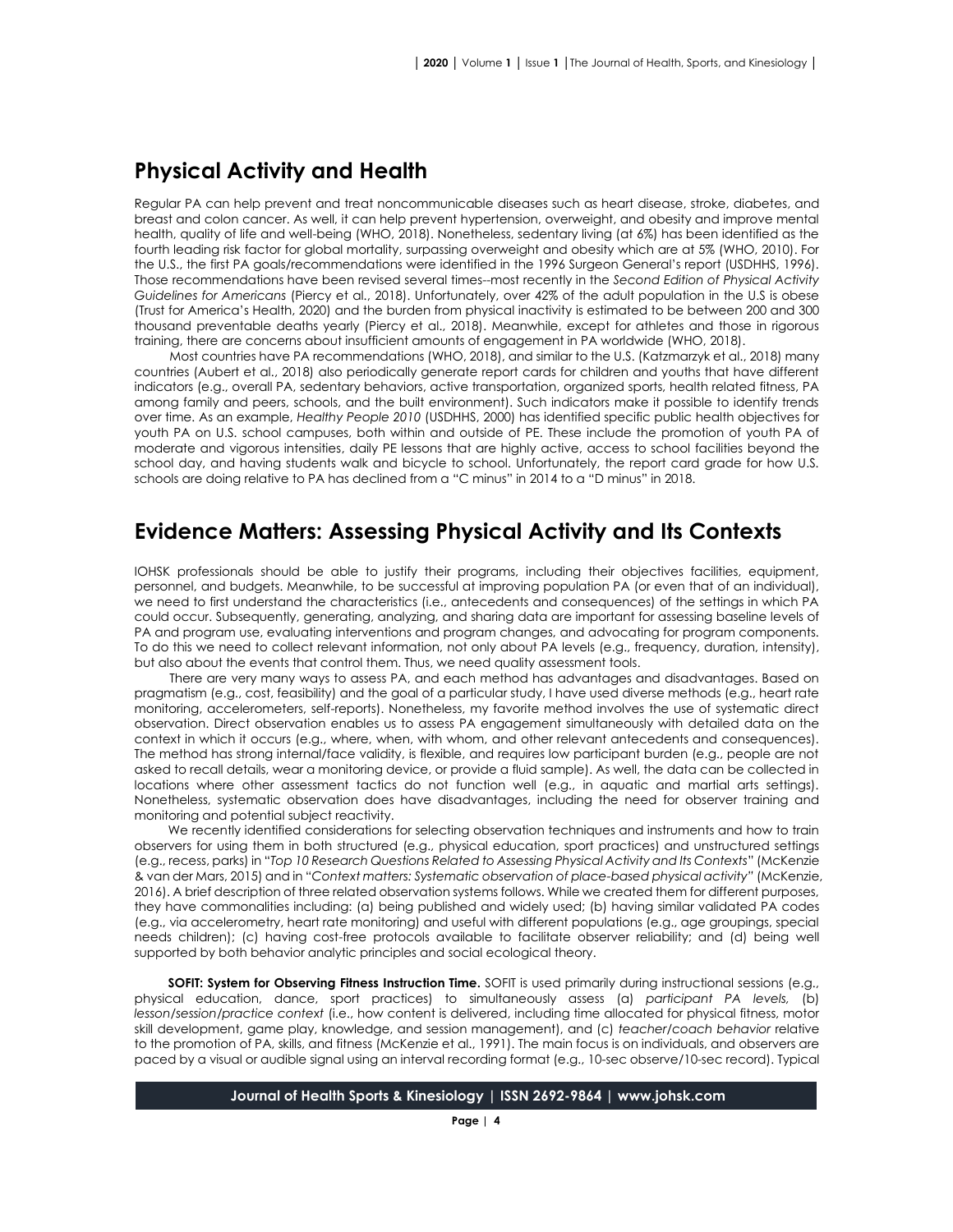SOFIT outcome data include minutes and proportion of time participants spend in various postures (i.e., lying down, sitting, standing) and in walking/moderate and vigorous activity. SOFIT also provides important information on: (a) session *schedule* (e.g., frequency, adherence to schedule, duration of scheduled and actual session length, and number of participants), (b) *session context* (i.e., minutes and % of time spent in management, instruction, fitness, skill drills, game play, and free play), and (c) *instructor behavior* (e.g., intervals instructors spend promoting PA, fitness, and skill engagement). SOFIT (and its adaptations) has been used widely in the USA (McKenzie & Smith, 2017) and internationally (Smith, McKenzie, & Hammons, 2019) in a variety of settings (e.g., preschools, sports instruction, special needs classrooms, after school programs) for over 30 years.

**SOPLAY: System for Observing Play and Leisure in Youth.** SOPLAY provides data on the number of participants and their PA levels in predetermined target areas. It uses a group momentary time-sampling format (i.e., a series of observation "snapshots") to record the PA level and additional characteristics of each individual (e.g., gender) in an area using systematic scanning (McKenzie, 2016; McKenzie et al., 2000). Separate scans are typically made for males and females with entries for area contextual characteristics being recorded simultaneously (e.g., whether they are *accessible* and *usable*, and whether or not *supervision*, *organized activities*, and *loose equipment* are being provided). These characteristics are observed because they impact the number of participants and their PA levels within a space and they can be modified via policy and programming changes.

**SOPARC: System for Observing Physical Activity and Leisure Time in Communities.** SOPARC expands SOPLAY to include the recording of the age (i.e., child, teen, adult, senior) and race/ethnicity (e.g., white, black, Latino, other) grouping of each area user (McKenzie et al., 2006). It is typically employed to investigate park and recreation areas, including assessing community/school shared use of facilities (Evensen et al., 2016; McKenzie, 2016; McKenzie & van der Mars, 2015). SOPLAY/SOPARC have been widely used internationally (Evenson, et al., 2016). Their typical outcome data include the number and proportion of participants in an area overall by variable of interest (e.g., gender, age grouping) as well as the frequency and the proportion of times during observation visits that a facility was *accessible*, *usable*, *supervised*, and had *organized activities* and *loose equipment* available. Energy expenditure rates for areas (e.g., MET values) can be calculated (using number of people present, their observed activity levels, and validated energy constants for each activity level). Additionally, an associated environmental inventory can provide information on area characteristics such as location, type, size, surface area, and structural enhancements.

## **Sample PA Contexts**

In 1985, I became involved in studying PA as part of public health and have been a part National Institutes of Health (NIH) supported projects ever since. During my first study we observed Anglo- and Mexican-American families in their homes using BEACHES-Behaviors of Eating and Activity Children's Evaluation Study (McKenzie, Sallis, Patterson et al., 1991). We assessed PA and food ingestion relative to parent and peer prompts and consequences during both baseline and intervention periods. Later we investigated the generalizability of the intervention by taking both intervention and control families to the San Diego Zoo where their PA and eating behaviors were assessed in a novel setting.

After that study, we began doing PA interventions in schools. The most prominent of these was a 7-year study (SPARK-Sports, Play, and Active Recreation for Kids) (McKenzie et al., 2016) which was funded by the National Institutes of Health (NIH) and included schools being assigned randomly to treatment conditions. Later we extended the research into secondary schools (McKenzie et al., 2016; Sallis et al., 2003). SPARK still continues, and is in its thirtyfirst year of being disseminating nationally and internationally (se[e sparkpe.org\)](http://sparkpe.org/). Meanwhile, our extensive work in studying PA in park and recreation settings began in 2002 (McKenzie et al., 2006) and it still continues (e.g., Cohen et al., 2020).

**Community Collaborations***.* I want to emphasize the importance of conducting PA research that is useful and can be disseminated broadly. While elaborate statistics may identify small differences among variables, those findings may not necessarily be useful in bringing about changes. It is important that we translate our research for policymakers and for people that influence them and to remember that not all research is designed for publication. Below are brief descriptions of three projects I was/am involved in that had/have practical importance.

In the first project I trained physical education supervisors in school districts to use SOFIT to assess PE classes and they used the tool to observe 1582 lessons during regular visits to schools. Unfortunately, the data showed PA during lessons was far below recommended levels. Additionally, a large number of lessons (n=212) that they went to observe were never conducted. The primary reasons for classes not being held were that the regular PE teacher was not available and there was no substitute (24%), special school events (20%), other academic priorities (20%), and holiday celebrations (19%). Fortunately, the data collected by the supervisors resulted in staff development and curricular and policy changes within in the districts.

```
Journal of Health Sports & Kinesiology | ISSN 2692-9864 | www.johsk.com
```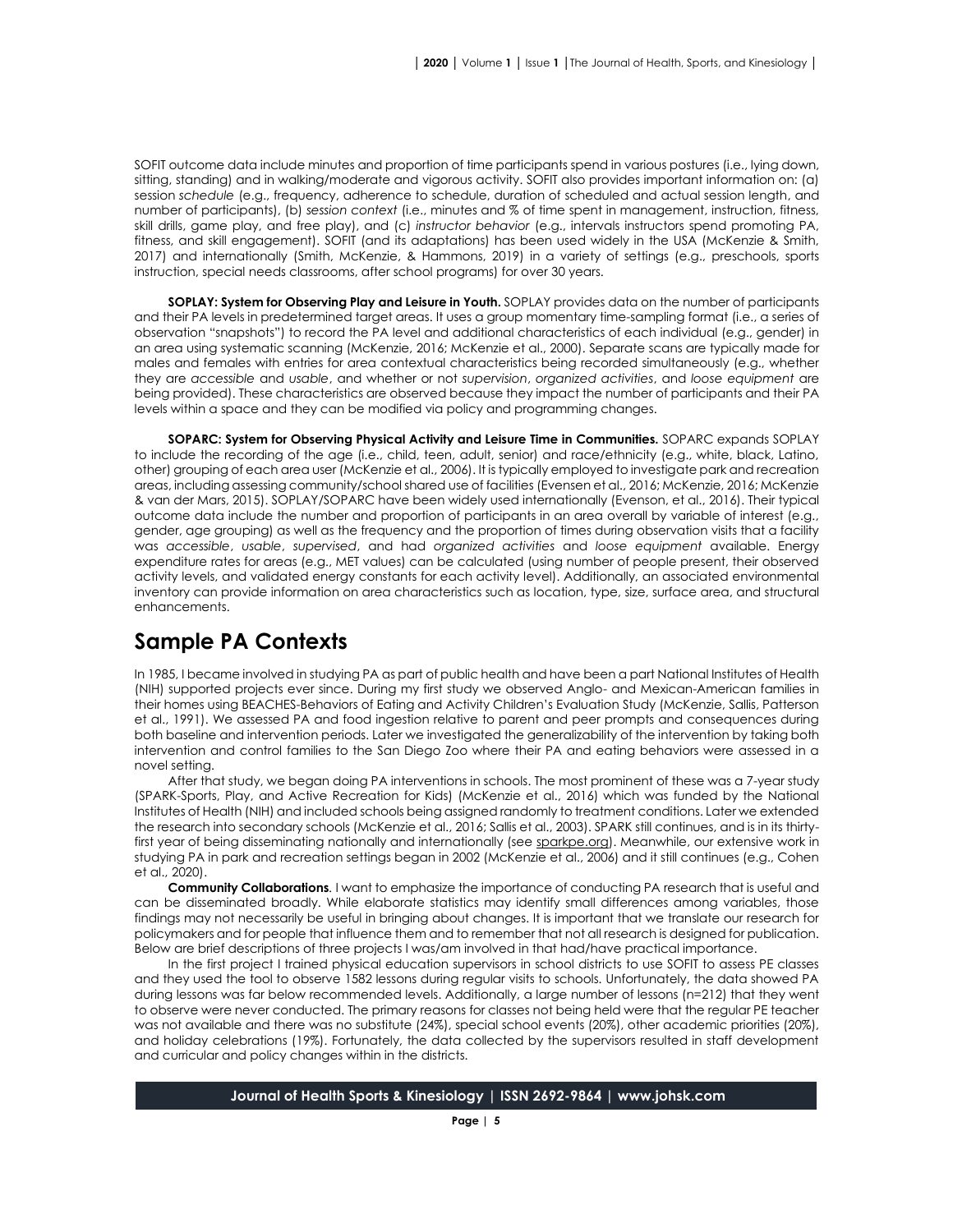The second example involves OPEN (Observing Park Environments in Nevada), a partnership between the University of Nevada, Las Vegas (UNLV), City of Las Vegas, and Clark County. Under the direction of Monica Lounsbery, UNLV provided leadership and conducted observer training and focus groups while the city officials selected parks in low-income areas and assigned 22 staff to use SOPARC as part of their workload. The staff observed 238 different PA areas in the parks for user (i.e., number, gender, age, PA levels) and area characteristics during three temperature seasons. Assessors, who made 11,424 area visits and observed 33,362 individuals, found differences in use by park location (geography, population density), day of week, time of day, season, and facility type. Most park users were adults (37%), with 26% being children, 21% teens, and 6% seniors. More males than females at all age levels were seen in the parks (overall, 61 vs. 39%) and they were more physically active. Areas were usually accessible (98%) and useable (94%), but they were rarely supervised (4%) or had organized activities (5%). In summary, park staff accrued objective data on patron behavior and on facility use that assisted them in making policy and program changes. As well, they were trained to collect data they could use in other projects. This project, which received unprecedented visibility among policy makers, illustrates the value of building research partnerships.

The third example is a project we just initiated in August. Given concerns related to the COVID-19 pandemic and with support from the National Institutes of Health, we modified SOPARC to create SOMAD (System for Observing Mask Adherence and Distancing). We are using it in two large studies. The first is currently taking place in Philadelphia (SOMAD REPORT, 2020) and the second will involve observations throughout the U.S.. In August, 2020, nearly 5000 individuals were observed in 30 different Philadelphia sites, and preliminary analyses indicate there were disparities in mask use by city district and area type (i.e., commercial streets, playgrounds, parks). There were also differences in mask use by gender, age, and race/ethnicity groupings and by PA levels. For example, while 43% of the people observed were wearing masks appropriately only about 23% of those engaged in vigorous activity did. This project shows, once again, how collaborations using systematic observation in the field can be useful in helping agencies/communities plan for creating a healthier society.

## **Closure**

In closing, I want to reiterate the importance of PA to public health, and I believe there are ways IOHSK members can become more involved in this endeavor. One way is to work together with others--and in terms of collaboration, the World Health organization has a new global action plan to promote physical activity (WHO, 2018). This plan was developed through an extensive worldwide consultation process involving governments and stakeholders from diverse sectors including health, sports, transport, urban design, civil society, academia, and private business. The plan identifies the importance of global leadership and strong regional and national coordination as well as the need for society to increasingly support the notion of all people being physically active across their life spans. Specifically, IOHSK could conduct trans-disciplinary meetings to engender academic discourse related to PA promotion and the organization's sub-disciplines.

Meanwhile, at the local level many parents are not yet attuned to the importance of PA. Even in schools, settings where children and adolescents accrue about 25% of their PA on days they have PE, do little to promote PA beyond their walls (Kahan, & McKenzie, 2020). Subsequently, I encourage members to consider what I refer to as the "the bigger bang theory"—the notion that we can make greatest contributions by focusing on policy changes that affect all people within a particular setting, not just simply targeting individuals (McKenzie, 2019). In doing so, we need to be mindful that policies exist at different levels and with different language strengths (e.g., "should" vs. "will") and levels of formalization and accountability. I hope IOHSK members will help develop and implement strongly worded PA policies that start at the top level of their organizations (e.g., government, education, corporate) and ensure ample accountability measures are built in.

Finally, and once again, I am thoroughly honored to have been selected the first-ever distinguished IOHSK lecturer. I look forward to future meetings and to reading about your successes in your journal. For references to my other works, see my website (*thomckenzie.com)*.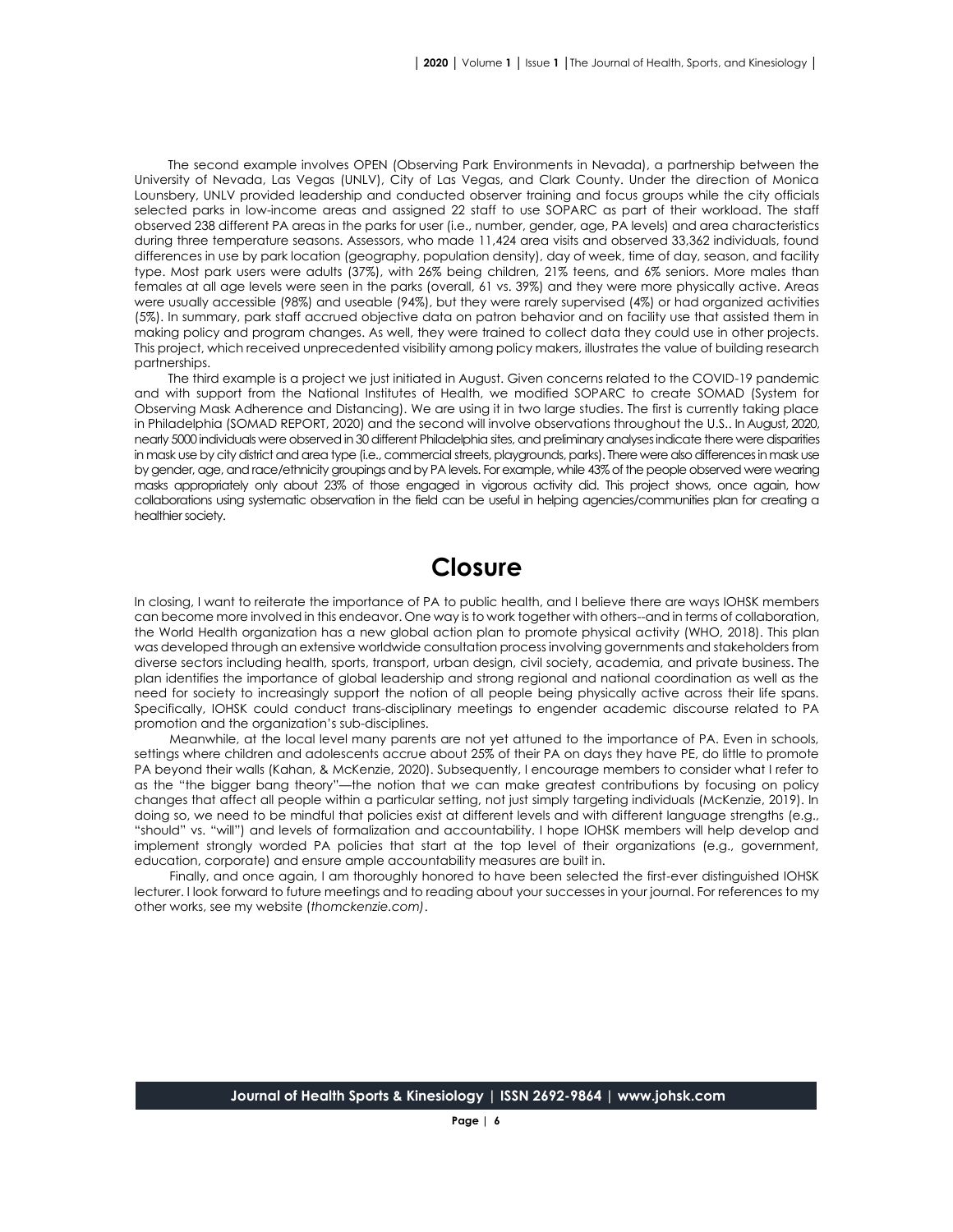## **References**

- Aubert, S., Barnes, J. D., Abdeta, C., Abi Nader, P., Adeniyi, A. F., Aguilar-Farias, N., …Tremblay, M. S. (2018). Global Matrix 3.0 physical activity report card grades for children and youth: Results and analysis from 49 countries. *Journal of Physical Activity and Health, 15*(Suppl. 2), S251−S273. doi[: 10.1123/jpah.2018-0472](https://doi.org/10.1123/jpah.2018-0472)
- Cohen, D. A., Han, B., Williamson, S., Nagel, C, McKenzie, T. L., Evenson, K. R., & Harnik, P. (2020). Playground features and physical activity in U.S. neighborhood parks. *Preventive Medicine, 131*, Article 105945.
- Evenson K., Jones, S., Holliday, K. Cohen, D., & McKenzie, T. L. (2016). Park characteristics, use, and physical activity: A review of studies Using SOPARC (System for Observing Play and Recreation in Communities), *Preventive Medicine, 86*, 153-166. <http://dx.doi.org/10.1016/j.ypmed.2016.02.029>
- Gipson, M., McKenzie, T. L., & Lowe, S. (1989). The sport psychology program of the USA Women's National Volleyball Team. *The Sport Psychologist, 3*, 330-339.
- Kahan, D., & McKenzie, T. L. (2020). Website representations of physical education and physical activity: Comparison of public charter and private schools. *Research Quarterly for Exercise and Sport.* (Online July 13.) doi[: 10.1080/02701367.2020.1761934](https://doi.org/10.1080/02701367.2020.1761934)
- Katzmarzyk, P. T., Denstel, K. D., Beals, K., Carlson, J., Crouter, S. E, McKenzie, T. L., Pate, R. R., et al. (2018). Results from the United States 2018 Report Card on Physical Activity for Children and Youth. *Journal of Physical Activity and Health, 15*(Suppl 2): S422-S424.
- McKenzie, T. L. (1986). A behaviorally-oriented residential camping program for obese children and adolescents. *Education and Treatment of Children, 9(1),* 38-46.
- McKenzie, T. L. (2016). Context matters: Systematic observation of place-based physical activity. *Research Quarterly for Exercise and Sport, 87(4),* 334-341. [doi.10.1080/02701367.2016.1234302](http://dx.doi.org/10.1080/02701367.2016.1234302)
- McKenzie, T. L. (2019). Physical activity within school contexts: The bigger bang theory. *Kinesiology Review, 8(1),* 48- 53. doi: 10.1123/kr.2018-0057
- McKenzie, T. L., & Smith, N. J. (2017). Studies of physical education in the United States using SOFIT: A Review. *Research Quarterly for Exercise and Sport, 88 (4),* 492-502. doi:10.1080/02701367.2017.1376028
- McKenzie, T. L., & van der Mars, H. (2015). Top 10 research questions related to assessing physical activity and its contexts using systematic observation. *Research Quarterly for Exercise and Sport, 86(1),* 13-29. doi:10.1080/02701367.2015.991264
- McKenzie, T. L., Cohen, D. A., Sehgal, A., Williamson, S., & Golinelli, D. (2006). System for Observing Play and Recreation in Communities (SOPARC): Reliability and feasibility measures. *Journal of Physical Activity and Health, 3(Suppl. 1),* S208-222. doi: 10.1123/jpah.3.s1.s208
- McKenzie, T. L., Marshall, S. J., Sallis, J. F., & Conway, T. L. (2000). Leisure time physical activity in school environments: An observational study using SOPLAY. *Preventive Medicine, 30*, 70-77. doi: 10.1006/pmed.1999.0591
- McKenzie, T. L., Sallis, J. F., & Nader, P. R. (1991). SOFIT: System for observing fitness instruction time. *Journal of Teaching in Physical Education*, *11*, 195-205. doi: 10.1123/jtpe.11.2.195
- McKenzie, T. L., Sallis, J. F., Patterson, T. L., Elder, J. P., Berry, C. C., Rupp, J. W., Atkins, C. J., Buono, M. J., & Nader, P. R. (1991). BEACHES: An observational system for assessing children's eating and physical activity behaviors and associated events. *Journal of Applied Behavior Analysis, 24*, 141-151. doi: 10.1901/jaba.1991.24-141
- McKenzie, T. L., Sallis, J. F., Rosengard, P. R., & Ballard, K. (2016). The SPARK Programs: A public health model of physical education research and dissemination. *Journal of Teaching in Physical Education, 35*, 381-389. doi.10.1123/jtpe.2016-0100
- Piercy, K. L., Troiano, R. P., Ballard, R. M., Carlson, S. A., Fulton, J. E., Galuska, D. A., …Olson, R. D. (2018). The physical activity guidelines for Americans. *Journal of the American Medical Association, 320*, 2020−2028.
- Sallis, J. F., McKenzie, T. L., Conway, T. L., Elder, J. P., Prochaska, J. J., Brown, M., Zive, M. M., Marshall, S. J., & Alcaraz, J. E. (2003). Environmental interventions for eating and physical activity: A randomized controlled trial in middle schools. *American Journal of Preventive Medicine, 24*, 209-217. PMID: 12657338
- Smith, N. J., McKenzie, T. L., & Hammons, A. J. (2019). International studies of physical education using SOFIT: A review. *Advances in Physical Education, 9*, 53-74. doi[:10.4236/ape.2019.91005](https://doi.org/10.4236/ape.2019.91005)
- *SOMAD REPORT: Systematic Observation of Mask Adherence and Distancing*. (2020, September). Studio Ludio, Philadelphia, Pennsylvania, USA.
- Trust for America's Health (2020, September). *The state of obesity: Better policies for a healthier America 2020*. Available at: tfah.org/stateofobesity2020.
- U. S. Department of Health and Human Services [USDHHS]. (1996). *Physical activity and health: A report of the Surgeon General*. Atlanta, GA: Centers for Disease Control and Prevention.
- U. S. Department of Health and Human Services. [USDHHS]. (2000). *Healthy People 2010 (2nd ed.),* Washington, DC: US Government Printing Office.